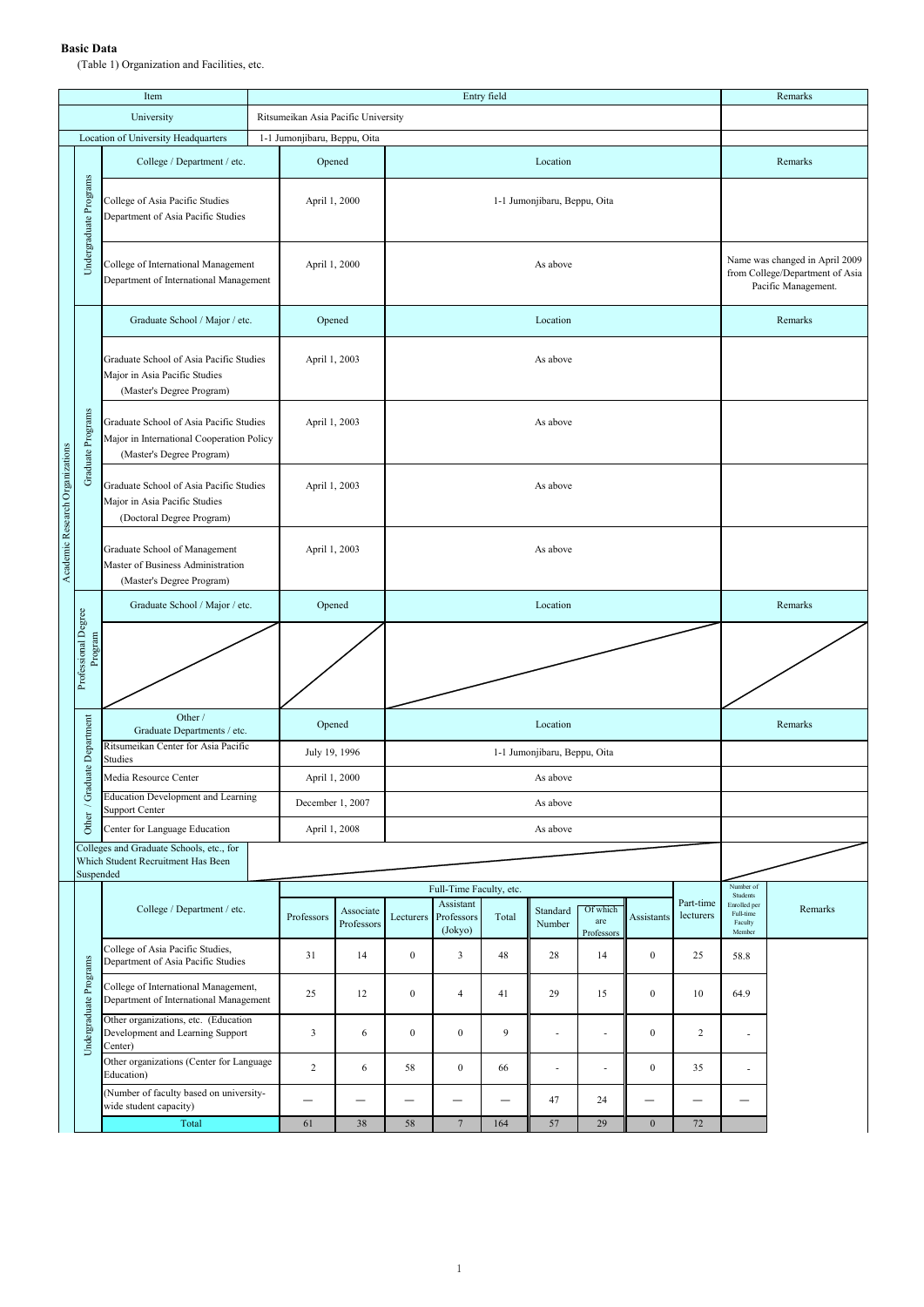|                                |                                   |                                                                                                        |                                                                                                             | Research Supervisors and Research Supervisor Assistants |                                          |                            |                                      |                                                         |                           |                                                    |                                                    |                                                            |                                                                |                                            |                                                    |                                        |                        |         |
|--------------------------------|-----------------------------------|--------------------------------------------------------------------------------------------------------|-------------------------------------------------------------------------------------------------------------|---------------------------------------------------------|------------------------------------------|----------------------------|--------------------------------------|---------------------------------------------------------|---------------------------|----------------------------------------------------|----------------------------------------------------|------------------------------------------------------------|----------------------------------------------------------------|--------------------------------------------|----------------------------------------------------|----------------------------------------|------------------------|---------|
| Faculty Organization           | Graduate Programs                 | Graduate School / Major / etc.                                                                         |                                                                                                             | Research<br>Supervisors                                 |                                          | Of which are<br>Professors | Research<br>Supervisor<br>Assistants |                                                         | Total                     | Research<br>Supervisors<br>Standard<br>Number      | Of which<br>are<br>Professors                      | Research<br>Supervisor<br>Assistants<br>Standard<br>Number |                                                                | Total<br>Standard<br>Number                | Assistants                                         | Part-time<br>lecturers                 | Remarks                |         |
|                                |                                   | Graduate School of Asia Pacific Studies,<br>Major in Asia Pacific Studies<br>(Master's Degree Program) |                                                                                                             | 17                                                      |                                          | 12                         | 1                                    |                                                         | 18                        | $\overline{\mathbf{3}}$                            | 2                                                  | $\overline{c}$                                             |                                                                | 5                                          | $\boldsymbol{0}$                                   |                                        |                        |         |
|                                |                                   |                                                                                                        | Graduate School of Asia Pacific Studies,<br>Major in International Cooperation<br>(Master's Degree Program) |                                                         | 27                                       |                            | 19                                   |                                                         | $\sqrt{2}$                | 29                                                 | 5                                                  | $\overline{4}$                                             | $\boldsymbol{0}$                                               |                                            | 5                                                  | $\boldsymbol{0}$                       | 1                      |         |
|                                |                                   |                                                                                                        | Graduate School of Asia Pacific Studies,<br>Major in Asia Pacific Studies (Doctoral<br>Degree Program)      |                                                         | 34                                       |                            | 29                                   |                                                         | 6                         | 40                                                 | 3                                                  | $\overline{c}$                                             | $\overline{\mathbf{3}}$                                        |                                            | 6                                                  | $\boldsymbol{0}$                       |                        |         |
|                                |                                   | Graduate School of Management, Master<br>of Business Administration<br>(Master's Degree Program)       |                                                                                                             | 24                                                      |                                          | 19                         | $\mathbf{3}$                         |                                                         | 27                        | 5                                                  | $\overline{4}$                                     | $\overline{4}$                                             |                                                                | 9                                          | $\boldsymbol{0}$                                   | $\mathbf{1}$                           |                        |         |
|                                |                                   | Total                                                                                                  |                                                                                                             |                                                         | 102                                      |                            | 79                                   | 12                                                      |                           | 114                                                | 16                                                 | 12                                                         |                                                                | 9                                          |                                                    | $\boldsymbol{0}$                       | $\overline{2}$         |         |
|                                |                                   | Graduate School / Major / etc.                                                                         |                                                                                                             |                                                         |                                          |                            |                                      |                                                         |                           | Full-Time Faculty                                  |                                                    |                                                            |                                                                |                                            |                                                    |                                        | Part-time<br>lecturers |         |
|                                | Professional Degree<br>Program    |                                                                                                        |                                                                                                             |                                                         | Full-Time<br>Faculty                     |                            | Of which are<br>Professors           | Of which<br>Professional-<br>Level Full-Time<br>Faculty |                           | Of which<br>Regarded as<br>Full-Time               | Standard<br>Number                                 | Of which<br>are<br>Professors                              | Of which<br>Professional-<br>evel Full-Time<br>Faculty         |                                            | Assistants<br>Of which<br>Regarded as<br>Full-Time |                                        |                        | Remarks |
|                                |                                   |                                                                                                        |                                                                                                             |                                                         |                                          |                            |                                      |                                                         |                           |                                                    |                                                    |                                                            |                                                                |                                            |                                                    |                                        |                        |         |
|                                |                                   | Total                                                                                                  |                                                                                                             | $\boldsymbol{0}$                                        |                                          | $\boldsymbol{0}$           |                                      | $\boldsymbol{0}$                                        | $\boldsymbol{0}$          | $\boldsymbol{0}$                                   | $\boldsymbol{0}$                                   | $\boldsymbol{0}$                                           |                                                                | $\boldsymbol{0}$                           | $\boldsymbol{0}$                                   | $\boldsymbol{0}$                       |                        |         |
|                                | University Grounds, etc.          |                                                                                                        | Category                                                                                                    |                                                         |                                          | <b>Standard Area</b>       |                                      | Exclusive                                               |                           |                                                    | Shared Use                                         |                                                            | Exclusive space in<br>shared space with<br>other schools, etc. | Total                                      |                                                    |                                        | Remarks                |         |
|                                |                                   | <b>Building Site Area</b>                                                                              |                                                                                                             |                                                         |                                          | $\overline{\phantom{0}}$   |                                      |                                                         | 316,672.0 $\mathsf{m}^2$  |                                                    |                                                    | $0.0 \text{ m}$                                            |                                                                | $0.0\,$ m <sup><math>\dot{\ }</math></sup> |                                                    | 316,672 $m^2$                          |                        |         |
|                                |                                   | Sports Ground Site                                                                                     |                                                                                                             |                                                         |                                          |                            |                                      |                                                         | $41,810.0$ m <sup>2</sup> |                                                    |                                                    | $0.0 \text{ m}^2$                                          |                                                                | $0.0 \text{ m}^2$                          |                                                    | $41,810$ m <sup>2</sup>                |                        |         |
|                                |                                   | <b>Total University Grounds Area</b>                                                                   |                                                                                                             |                                                         |                                          | 53,600.0 $\mathsf{m}^2$    |                                      |                                                         | 358,482.0 m <sup>2</sup>  |                                                    |                                                    | 0.0                                                        |                                                                | 0.0                                        |                                                    | 358,482 m                              |                        |         |
|                                |                                   | Other                                                                                                  |                                                                                                             |                                                         |                                          |                            |                                      |                                                         | $69,200.2$ m <sup>2</sup> |                                                    |                                                    | $0.0 \text{ m}^2$                                          |                                                                | $0.0 \text{ m}^2$                          |                                                    | $69,200$ m <sup>2</sup>                |                        |         |
|                                |                                   | Category                                                                                               |                                                                                                             |                                                         |                                          | Standard Area              |                                      |                                                         | Exclusive                 |                                                    |                                                    | Shared Use<br>shared space with<br>other schools, etc.     |                                                                | Exclusive space in                         | Total                                              |                                        |                        |         |
|                                |                                   |                                                                                                        | <b>Total Building Area</b>                                                                                  |                                                         |                                          |                            | $21,014.9$ m <sup>2</sup>            |                                                         |                           | $60,908.0$ m <sup>2</sup>                          |                                                    | $0.0 \text{ m}^2$                                          |                                                                | $0.0 \text{ m}^2$                          |                                                    | $60908$ m <sup>2</sup>                 |                        |         |
|                                |                                   |                                                                                                        | College / Graduate School / etc.                                                                            |                                                         |                                          |                            | Classrooms                           |                                                         |                           |                                                    |                                                    |                                                            |                                                                |                                            |                                                    |                                        |                        |         |
|                                |                                   |                                                                                                        | College of Asia Pacific Studies<br>College of International Management                                      |                                                         |                                          |                            |                                      | 67                                                      |                           |                                                    |                                                    |                                                            |                                                                |                                            |                                                    |                                        |                        |         |
|                                |                                   |                                                                                                        | Center for Language Education                                                                               |                                                         | 43<br>15                                 |                            |                                      |                                                         |                           |                                                    |                                                    |                                                            |                                                                |                                            |                                                    |                                        |                        |         |
|                                |                                   | Faculty Offices                                                                                        | Education Development and Learning                                                                          |                                                         |                                          |                            |                                      |                                                         |                           |                                                    |                                                    |                                                            |                                                                |                                            |                                                    |                                        |                        |         |
|                                | Buildings, etc.                   |                                                                                                        | Support Center                                                                                              |                                                         |                                          |                            |                                      | 10                                                      |                           |                                                    |                                                    |                                                            |                                                                |                                            |                                                    |                                        |                        |         |
| Facilities and Equipment, etc. |                                   | Classroom and Other                                                                                    |                                                                                                             | Category                                                |                                          |                            | Lecture Halls                        |                                                         |                           | Seminar Rooms                                      | Experiment /<br><b>Practical Training</b><br>Rooms |                                                            | Information<br>Processing<br><b>Learning Facilities</b>        |                                            |                                                    | Language<br><b>Learning Facilities</b> |                        |         |
|                                |                                   |                                                                                                        | acilities<br>On-Campus Classroom and other Facilities                                                       |                                                         |                                          |                            |                                      | 22                                                      |                           | 49                                                 |                                                    | $\overline{c}$                                             |                                                                | 9                                          |                                                    | 48                                     |                        |         |
|                                |                                   | Fa                                                                                                     |                                                                                                             |                                                         |                                          |                            |                                      |                                                         |                           |                                                    |                                                    |                                                            |                                                                |                                            |                                                    |                                        |                        |         |
|                                | Library, Book and Materials, etc. |                                                                                                        | Library, etc.<br>Area                                                                                       |                                                         |                                          |                            |                                      |                                                         | <b>Seats</b>              |                                                    |                                                    |                                                            |                                                                |                                            |                                                    |                                        |                        |         |
|                                |                                   |                                                                                                        | Library                                                                                                     |                                                         |                                          | 5,811.9 m <sup>2</sup>     |                                      |                                                         | 1,037                     |                                                    |                                                    |                                                            |                                                                |                                            |                                                    |                                        |                        |         |
|                                |                                   |                                                                                                        |                                                                                                             |                                                         |                                          |                            |                                      |                                                         |                           |                                                    |                                                    |                                                            |                                                                |                                            |                                                    |                                        |                        |         |
|                                |                                   | Library, etc.                                                                                          |                                                                                                             |                                                         | Books (of which foreign books)           |                            |                                      | Academic journals (of which<br>foreign journals)        |                           | Electronic journals (of which<br>foreign journals) |                                                    |                                                            |                                                                |                                            |                                                    |                                        |                        |         |
|                                |                                   | Library<br>227,935                                                                                     |                                                                                                             |                                                         | [98, 776]                                |                            | book                                 | 2,803                                                   |                           | (979)                                              | typer                                              | 100                                                        |                                                                | (100)<br>type                              |                                                    |                                        |                        |         |
|                                |                                   |                                                                                                        |                                                                                                             |                                                         | ſ                                        |                            |                                      |                                                         |                           | ſ<br>٦                                             |                                                    |                                                            |                                                                |                                            |                                                    |                                        |                        |         |
|                                |                                   |                                                                                                        |                                                                                                             |                                                         |                                          |                            |                                      |                                                         | ו                         |                                                    |                                                    | L                                                          |                                                                |                                            |                                                    |                                        |                        |         |
|                                |                                   | 227,935<br>Total                                                                                       |                                                                                                             |                                                         |                                          | [98, 776]                  |                                      |                                                         | 2,803                     | (979)                                              |                                                    | 100 <sub>l</sub>                                           | $100$ $\overline{\phantom{0}}$                                 |                                            |                                                    |                                        |                        |         |
|                                |                                   | Gymnasium and Other Facilities<br>Gymnasium                                                            |                                                                                                             |                                                         | Gymnasium Area<br>2,950.7 m <sup>2</sup> |                            |                                      |                                                         |                           |                                                    |                                                    |                                                            |                                                                |                                            |                                                    |                                        |                        |         |
|                                |                                   |                                                                                                        |                                                                                                             |                                                         |                                          |                            |                                      |                                                         |                           |                                                    |                                                    |                                                            |                                                                |                                            |                                                    |                                        |                        |         |